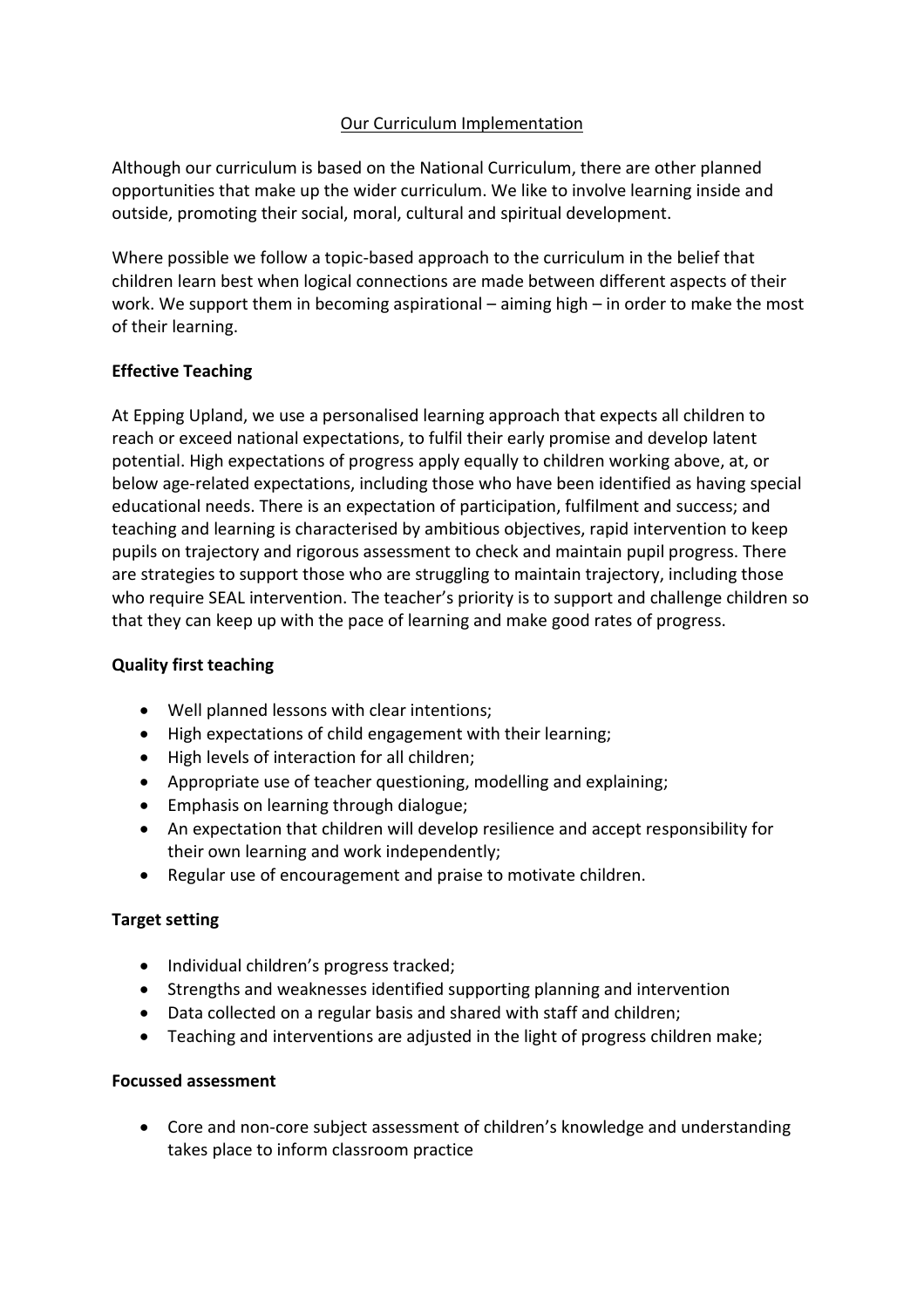• Regular informal assessments are used to gain a picture of children's self-awareness and how they view their own progress

# **Adjustments**

- Individuals and groups who are not making sufficient progress are identified;
- Provision for adjustment is mapped according to need;
- Interventions are evaluated and relevant adjustments are made;

## **Learning environment**

- Organisation of the classroom/learning environment adapted to the children's learning needs;
- The use of learning resources and IT developed to allow children to work independently and successfully;
- Make effective use of other spaces 'outdoor classroom', IT suite, hall space, additional learning rooms;
- Displays to be a mixture of celebration of children's work, supportive resources and information.

## **Curriculum organisation**

The curriculum is designed to cater for the needs and interests of a full range of learners including:

- Gifted and talented
- Learners with learning difficulties, including those with speech, language and communication needs
- Pupil Premium children
- Learners who are learning English as an additional language
- Boys and girls
- Children who are in care
- Learners with social, emotional and behavioural difficulties

Flexibility is built into the curriculum organisation and delivery to ensure greater coherence from the children's perspectives.

## **Extended curriculum**

- Epping Upland offers a range of extra-curricular activities and clubs which enhance and extend the basic curriculum, including breakfast club and many after school clubs;
- We try to ensure access for all;
- Access to other services is provided or arranged, including health and social services.

## **Supporting children's wider needs**